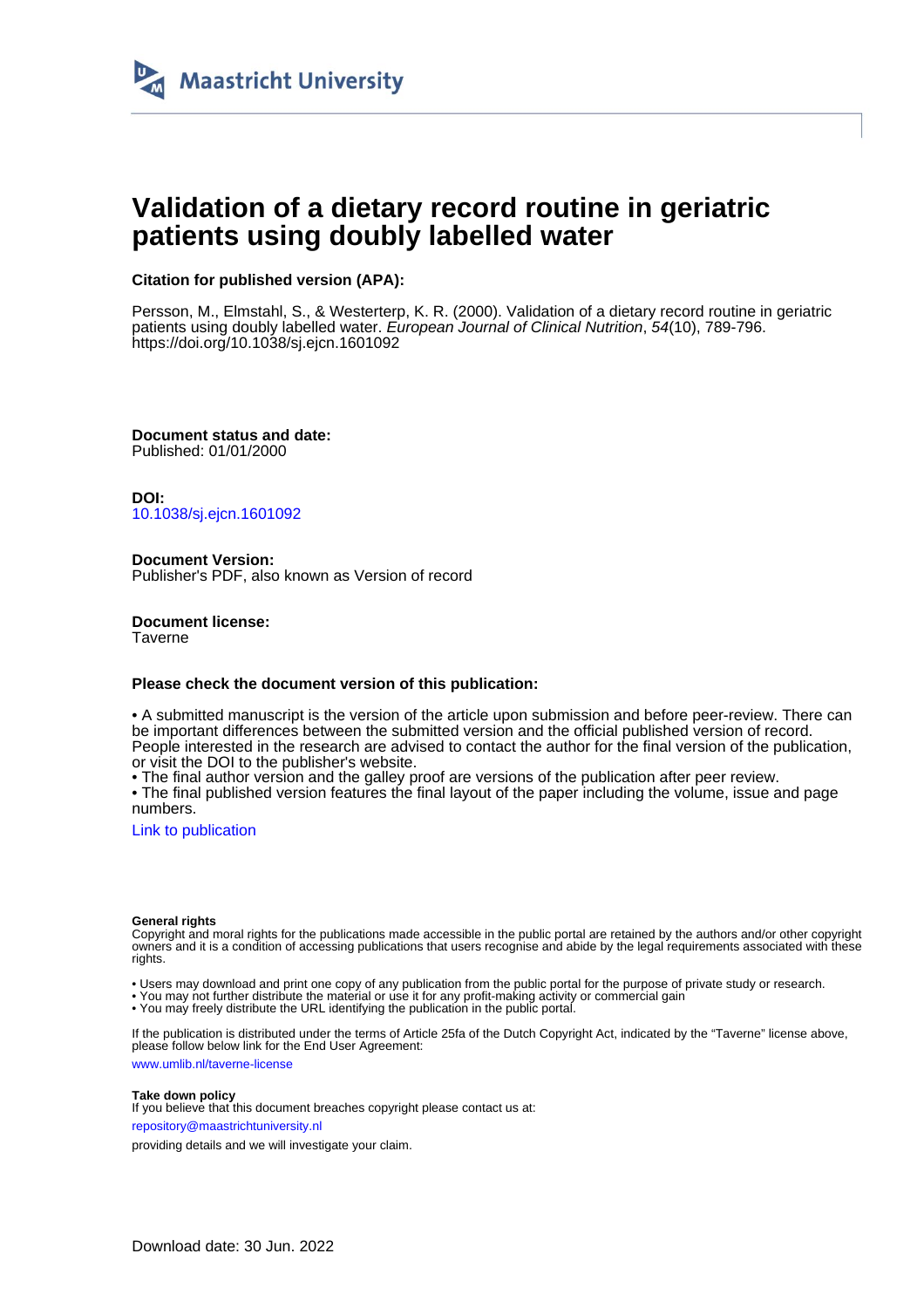# Validation of a dietary record routine in geriatric patients using doubly labelled water

M Persson<sup>1\*</sup>, S Elmståhl<sup>1</sup> and KR Westerterp<sup>2</sup>

<sup>1</sup>Division of Geriatric Medicine, Department of Community Medicine, Lund University, Sweden; and <sup>2</sup>Department of Human Biology, Maastricht University, Maastricht, The Netherlands

Objective: To validate a 7-day estimated dietary record routine with standardized portion sizes and household measuring in a clinical setting with the doubly labelled water (DLW) method as the reference method. **Design:** Energy expenditure was measured with deuterium  $(^{2}H)$  and oxygen-18  $(^{18}O)$ , and water loss was estimated by <sup>2</sup>H dilution as part of the DLW measurements. Energy and water intake was measured with a 7 day dietary record.

Setting: Five nursing home wards in Sweden.

Subjects: Thirty-one geriatric patients with a mean age of 86 y. Inclusion criteria were stable body weight, defined as a maximum change of  $\pm$  4% during the last 4 months of  $\pm$  2% during the last 2 months and without any acute illness.

Results: The mean daily energy intake was 7.2 MJ (1727 kcal) and the mean daily energy expenditure was 6.7 MJ (1595 kcal). The mean daily water intake was 1787 ml and mean daily water loss assessed by labelled water was 1774 ml. Using the dietary record routine, the staff overestimated the patients' energy intake by  $8\%$ and water intake from food and beverages by  $< 1\%$  compared to DLW.

Conclusion: The 7 day dietary record routine based on standardized portion sizes and household measuring seems to be a valid method for assessing the intake of energy and fluids by geriatric patients.

Descriptors: malnutrition; aged; validity; diet records; doubly labelled water; body water

European Journal of Clinical Nutrition (2000) 54, 789-796

## Introduction

Malnutrition in nursing home residents is an important clinical and public health problem. One important factor contributing to its prevalence appears to be the failure of health care professionals to recognize its signs and identify patients with malnutrition or at risk of becoming malnourished (McWhirter & Pennington, 1994; Mowé & Bøhmer, 1991; Roubenoff et al, 1987). Several studies have shown that patients with malnutrition are not diagnosed correctly (McWhirter & Pennington, 1994; Mowé & Bøhmer, 1991; Roubenoff et al, 1987) and that the documentation in medical and nursing records in insufficient (Abbasi  $\&$ Rudman 1993; Mowé & Bøhmer, 1991; Ulander et al, 1991). A high rate of malnutrition in elderly patients has been noted in various clinical settings by many investigators during the last few decades (Clarke et al, 1998; Tierney, 1996) and is accompanied by a high mortality rate (Cederholm, 1994; Elmståhl et al, 1997; Larsson et al, 1990). In a recent study of a novel dietary record routine for nursing home patients (Elmståhl et al, 1997), investigators

found that the energy intake was less than the calculated energy expenditure for 84% of the patients and 30% of the patients had an intake below estimated basal metabolic rate.

Different methods of assessing dietary intake are available for use in identifying malnutrition and patients at risk of becoming malnourished (Cameron & Staveren, 1988; Gibson, 1990). Retrospective methods include dietary history, food frequency questionnaire and 24 h recall, whereas prospective methods include the use of dietary records and duplicate meals. The staff-administered dietary record is the method of choice for monitoring nutritional status in geriatric patients (Cameron & Staveren, 1988), because the findings are not influenced by the various kinds of illnesses and levels of cognitive impairment that are common in this population. Food and fluid intake must be recorded for several days before the patients' intakes can be classified, due to intra- and interpersonal variations (Bingham, 1991; Nelson et al, 1989). The doubly labelled water (DLW) method can be used to assess energy expenditure and is thereby an independent method to assess the validity of dietary records in assessing energy intake (Prentice, 1990; Speakman, 1997). However, to our knowledge, no study has been performed on elderly hospitalized patients using a 7-day dietary record routine and DLW concurrently. It is important to validate estimated energy intake in this group of patients if the comparison of energy intakes with recommended dietary amounts for hospitalized elderly are to be meaningful.

The dietary record routine, which is based on standardized portion sizes and household measurement, has been adapted for use by the ward staff in a real world clinical

<sup>\*</sup>Correspondence: M Persson, Department of Community Medicine, Malmö University Hospital: entrance 59, SE-205 02 Malmö, Sweden. E-mail: mats.nersson@smi.mas.lu.se

Guarantor: M Persson.

Contributors: MP conducted the fieldwork, performed the data analyses and was primarily responsible for writing the manuscript. SE provided guidance in the study design, supervised analysis and contributed to editing of the manuscript. KRW did the analyses and calculations regarding the doubly labelled water and contributed to editing the manuscript.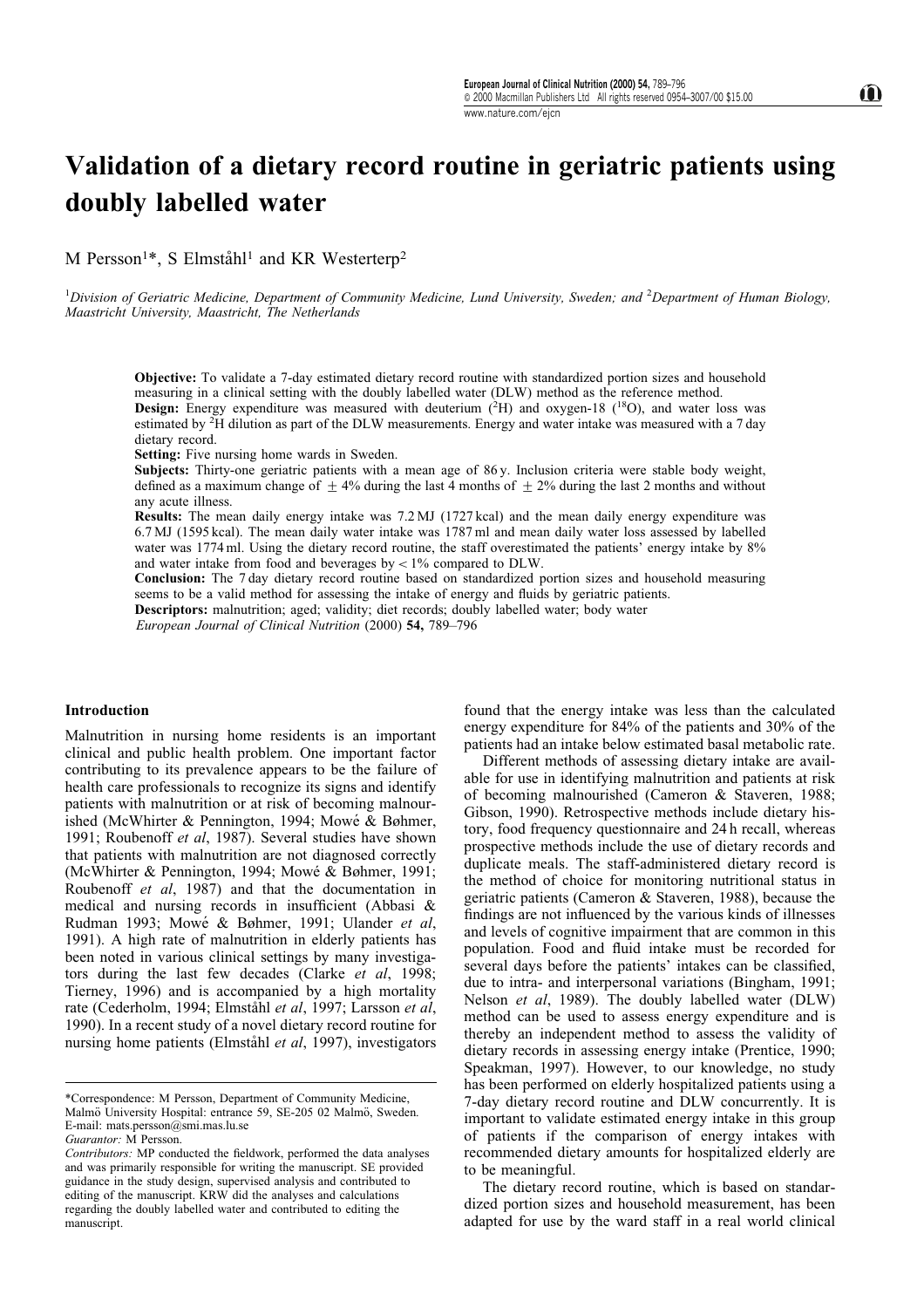setting. Such records have been used clinically during the past few years by various public health systems to estimate patients' food intake. So far, to our knowledge, the validity of using such has not been tested.

Methods of identifying fluid imbalance in hospitalized geriatric patients may also be lacking. This population is at risk for dehydration because the elderly have a diminished sensation of thirst and are less able to regulate their fluid balance (Crowe et al, 1987; Phillips et al, 1991). If left untreated, dehydration can result in death in many cases (Mahowald & Himmelstein, 1981; Warren et al, 1994). Dehydration is poorly defined and its clinical signs can be vague, especially in the elderly (Chernoff, 1994; Weinberg & Minaker, 1995). Water balance studies, particularly those that focus on water intake in weight-stable geriatric patients, may provide information that can help us to better identify dehydration in this susceptible population and diminish associated mortality rates.

The purpose of this study was to validate a 7-day estimated dietary record routine with standardized portion sizes and household measuring in a real world clinical setting with the doubly labelled water method as a reference. The dietary record routine has been used in a previous study (Elmståhl et al, 1997) and it is intended to be used in further studies as a screening instrument to detect geriatric patients at risk of developing malnutrition.

### Methods

### Population

The study population was recruited from five Swedish nursing home wards. Inclusion criteria were nursing home residence, ability to ingest food and fluid orally, and stable body weight, defined as a maximum change of  $\pm$  4% during the last 4 months or  $\pm 2\%$  during the last 2 months. Exclusion criteria were parenteral or enteral nutrition, acute illness, inflammatory conditions, anemia, hypo- or hyperthyroidism, terminal conditions, and protein-energy malnutrition (PEM) as defined by biochemical and anthropometric criteria (Table 1). Blood samples were taken to measure albumin, prealbumin, hemoglobin, triiodothyronine, thyroid-stimulating zhormone, prothrombin, orosomucoid and other blood factors.

## Dietary intake

Before the study period started, the ward staff attended a 2 h training session on taking dietary records, conducted by the first author and an experienced clinical dietician. The training consisted of oral and written information on the dietary record routine and practical training in assessing portion sizes using both real dishes and photographs of different dishes. During the study period, the ward staffs were provided written information on the recommended portion sizes and photographs of the different portion sizes, but received no direct assistance from the investigators other than having their questions answered. The recordkeeping staff, consisting of registered nurses, practical nurses and nurse assistants, was instructed not to alter any routines during the study.

Dietary intake was recorded for 7 consecutive days by the ward staff and individual charts were obtained daily. The record form is a newly developed estimated dietary record form for use in clinical settings and is designed to be as self-explanatory as possible. It is in A4 size and has two pages. The front page is for individual dietary recording

Table 1 Criteria for protein energy malnutrition and cut-off levels

| <b>Variables</b>                 | Normal value | Low value                 |
|----------------------------------|--------------|---------------------------|
| Weight index <sup>a</sup> $(\%)$ | > 80         | < 80                      |
| Triceps skinfold (mm)            |              |                           |
| women $70-79y$                   | >13          | $<$ 13                    |
| women $>$ 79 y                   | >10          | < 10                      |
| men $70 - 79y$                   | > 6          |                           |
| men $>$ 79 y                     | > 6          | $\stackrel{\leq}{\leq} 6$ |
| Arm muscle circumference (cm)    |              |                           |
| women $70-79y$                   | >19          | < 19                      |
| women $>$ 79 y                   | >18          | < 18                      |
| men $70 - 79y$                   | >22          | < 22                      |
| men $>$ 79 y                     | > 21         | $\leq 21$                 |
| Serum albumin $(g/l)$            | > 36         | < 36                      |
| Serum prealbumin $(g/l)$         |              |                           |
| women                            | > 0.18       | < 0.18                    |
| men                              | > 0.20       | ${}< 0.20$                |

Cut-off points according to Swedish norms (Biörkelund et al. 1997; Symreng, 1983).

A low value for three or more variables is an indicator of protein energy malnutrition (PEM).

<sup>a</sup>Weight index according to Swedish height and weight tables.

over a 24 h period and the back page gives information about the energy content of some 100 food items that are common in a hospital setting.

Standardized portion sizes using the quartile method (0,  $1/4$ ,  $2/4$ ,  $3/4$ ,  $1/1$ ) were used for lunch and dinner; breakfast, snacks and beverages were assessed separately using household measuring devices. Energy and water intake was calculated using a nutrient computer software program (AIVO Kostplan 1.25, Sweden 1997 and Food Composition Table from Swedish PC-kost, December 1997). Fluid intake was calculated from all consumed beverages. Water intake was calculated, using food composition tables, from the combined intake from fluids and from food items. The food was prepared by the hospital kitchen staff and was served by the ward staff. The recipes from the hospital kitchen were used to calculate the energy content of each meal. Swedish norms for the mean weight and/or volume of different food items and portion sizes were used for consumed snacks and beverages consumed (Gilback et al, 1988; Statens Livsmedelsverk, 1992). The utensils used on the wards were calibrated by volume. Metabolic water was calculated using the equation 1.07 g water/g fat,  $0.60 \text{ g}$  water/g carbohydrate, and  $0.41 \text{ g}$ water/g protein (Fjeld et al, 1988). The dietary records were coded by the first author and then checked independently by an experienced clinical dietician in order to avoid coding errors.

## Energy expenditure

The energy expenditure of each patient was measured using doubly labelled water (DLW) with the stable isotopes deuterium  $(^{2}H)$  and oxygen-18  $(^{18}O)$  (Prentice, 1990; Speakman, 1997). The amount of isotope was calculated for each individual according to total body water, which was measured by bioimpedance (BIA-109, RJL, Michigan, USA). The isotopes were administered as a mixture of  ${}^{2}H_{2}O$  and  $H_{2}{}^{18}O$  with a calculated initial excess body water enrichment of  $150 \text{ ppm}$  for <sup>2</sup>H and  $300 \text{ ppm}$  for <sup>18</sup>O. Individual doses were stored in an airtight screw-cap glass container and at  $+4^{\circ}$ C. The isotopes were given orally in water. The patients drank approximately  $75 -$ 100 ml, then the sample bottle was rinsed with approximately 50 ml of tap water, which was also consumed.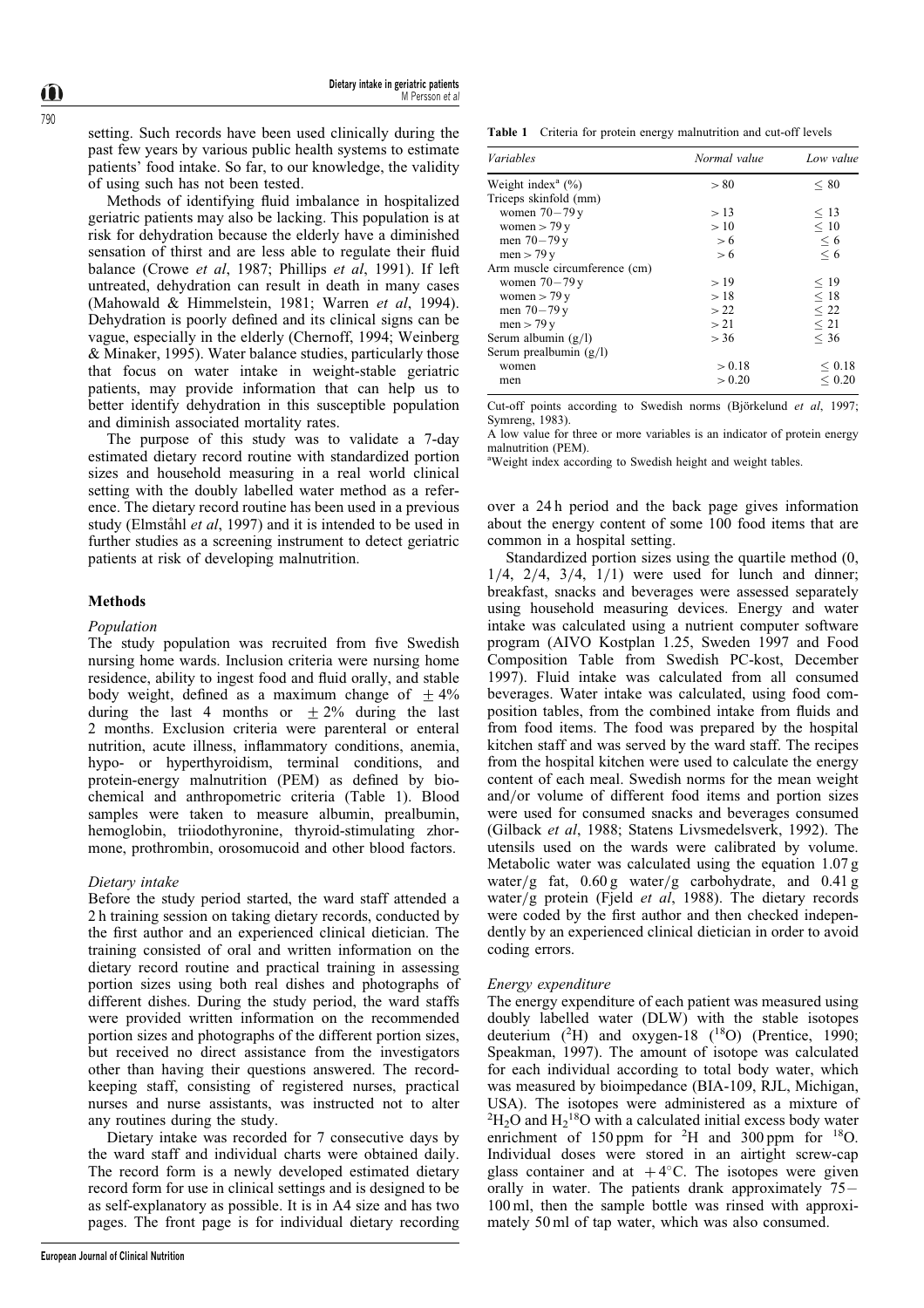**Table 2** Mean energy intake (EI) vs DLW-estimated energy expenditure (EE) ( $\pm$  s.d.)

|                                                            | Women $(n=18)$ | Men $(n=13)$  | All $(n=31)$  |
|------------------------------------------------------------|----------------|---------------|---------------|
| Energy intake                                              |                |               |               |
| kcal                                                       | $1607 + 324$   | $1892 + 204$  | $1727 + 311$  |
| range                                                      | $1124 - 2165$  | $1496 - 2239$ | $1124 - 2239$ |
| Energy expenditure                                         |                |               |               |
| kcal                                                       | $1453 + 272$   | $1791 + 317$  | $1595 + 333$  |
| range                                                      | $1009 - 2079$  | $1255 - 2290$ | $1090 - 2290$ |
| EI overestimation compared with EE $(\% )$                 | $+10.1$        | $+5.6$        | $+8.4$        |
| Spearman's rank correlation coefficients between EI and EE | 0.78           | 0.80          | 0.81          |
| Mean difference between EI and EE                          |                |               |               |
| kcal                                                       | $+154 + 213$   | $+101 + 193$  | $+132 + 203$  |
| range                                                      | $293 - +470$   | $246 - +551$  | $293 - +551$  |

The isotopes were given in the evening, just before the patients were going to bed. Before each dose was administered, investigators collected a background blood sample from the subject. The first blood sample was collected before breakfast after an overnight fast without any food or fluid intake. The mean equilibration interval, the time between isotope dosing and collection of the first blood sample, was  $10.4 h$  (s.d.:  $\pm 0.8 h$ ; range: 8.5 – 13.4 h). The samples were taken by venipuncture using a vacuum system (Becton Dickinson Sterile Vacutainer<sup>®</sup> systems). Within half an hour after the sample was taken, the serum was separated by centrifuge for  $10$  min, then transferred to an airtight screw-capped glass container and immediately frozen to  $20^{\circ}$ C. A total of nine samples were taken from each patient: one sample before the dose, and one sample in the morning and one in the evening of days 1, 8, 15 and 22 of the study.

Sampling from the participants in DLW studies is often done by urine, however has saliva and blood serum or plasma has also been used (Prentice, 1990; Speakman, 1997). Saliva has mostly been used in studies with small children. In a population of geriatric patients the prevalence of urine incontinence is usually high, in Swedish nursing homes about 60% of the patients suffer from incontinence (Hedvall et al, 1994). Thereby it is a great practical problem to get urine samples at specific time intervals as the study protocol states. In that context we chose to perform this study with blood samples, even though the invasive method of venipuncture could annoy the patients.

The samples were analysed by isotope ratio mass spectrometry (Aqua Sira, VG, UK). Administration and ana-

lyses of the samples followed the Maastricht protocol (Westerterp *et al*, 1995). In the calculation of energy expenditure and water loss, the individual changes in body weight during study has been taken into account.

## Water loss

Water loss was estimated by <sup>2</sup>H dilution as part of the DLW measurements (Marken Lichtenbelt et al, 1994; Westerterp et al, 1995). The calculation of water loss has in detail been described before (Westerterp, 1999).

#### Ethics

Each patient and/or a close relative gave an oral informed consent to the patient's participation in the study. The study was approved by the Local Ethical Committee at Lund University, Sweden.

#### **Statistics**

Statistical analyses was performed using SPSS for Windows (8th edn Chicago, SPSS Inc. 1997). Values are expressed as means and standard deviations (s.d.). In the sub-group analysis (Tables 3 and 5) the item weight index was set at 80%, in accordance with the criteria for PEM (Table 1). Non-parametric methods were used when analysing data as the samples were small and were not normally distributed (Altman, 1996). The relationship between energy intake and energy expenditure, as well as between water intake and water loss, was examined using the two-tailed Spearman's rank correlation coefficient. The cross-classification by tertiles was examined using the chi square test. The subgroup analysis (Table 3 and 5) was examined using the

Table 3 Energy intake (EI) and DLW-estimated energy expenditure (EE) and influence of body weight (BW)  $(n = 31)$ . Difference between EI and EE ( $\Delta E$ ) and relative difference ( $\Delta E\%$ )

|                                 |                      |          |        |          | EI (kcal) EI/kg BW (kcal) EE (kcal) EE/kg BW (kcal) $\Delta E$ (kcal) $\Delta E$ (%) |          |       |
|---------------------------------|----------------------|----------|--------|----------|--------------------------------------------------------------------------------------|----------|-------|
| Gender                          | Women $(n=18)$       | $1607**$ | 29     | $1453**$ | 26                                                                                   | 154      | 11    |
|                                 | Men $(n=13)$         | 1892     | 27     | 1791     | 26                                                                                   | 101      |       |
| Age                             | $< 86$ y (n = 11)    | 1834     | 30     | 1659     | 27                                                                                   | 175      | 13    |
|                                 | $> 86$ y (n = 20)    | 1667     | 27     | 1559     | 26                                                                                   | 108      | 8     |
| BMI                             | $< 25 (n=21)$        | $1643*$  | 29     | $1448**$ | 26                                                                                   | $195*$   | $14*$ |
|                                 | $> 25 (n=10)$        | 1903     | 26     | 1903     | 26                                                                                   | $\theta$ |       |
| Katz ADL-index $A-E$ ( $n=13$ ) |                      | 1710     | 29     | 1630     | 27                                                                                   | 80       | 6     |
|                                 | $F-G (n=18)$         | 1739     | 28     | 1570     | 25                                                                                   | 169      | 12    |
| Eating                          | Independent $(n=26)$ | 1722     | 28     | 1622     | 26                                                                                   | 99       | 7     |
|                                 | Total help $(n=5)$   | 1754     | 31     | 1452     | 25                                                                                   | 302      | 22    |
| Weight index                    | $< 80\%$ (n = 10)    | 1627     | $32**$ | 1418     | 28                                                                                   | 209      | 14    |
|                                 | $> 80\%$ (n = 21)    | 1774     | 27     | 1679     | 25                                                                                   | 95       | 7     |
| Diagnoses                       | Dementia $(n=11)$    | 1881     | 29*    | 1804     | 28*                                                                                  | 77       | 16    |
|                                 | Stroke $(n=7)$       | 1534     | 27     | 1304     | 23                                                                                   | 230      | 18    |
|                                 | Other $(n=13)$       | 1700     | 28     | 1574     | 26                                                                                   | 126      | 8     |

 $* = P < 0.05$ ;  $* = P < 0.01$ .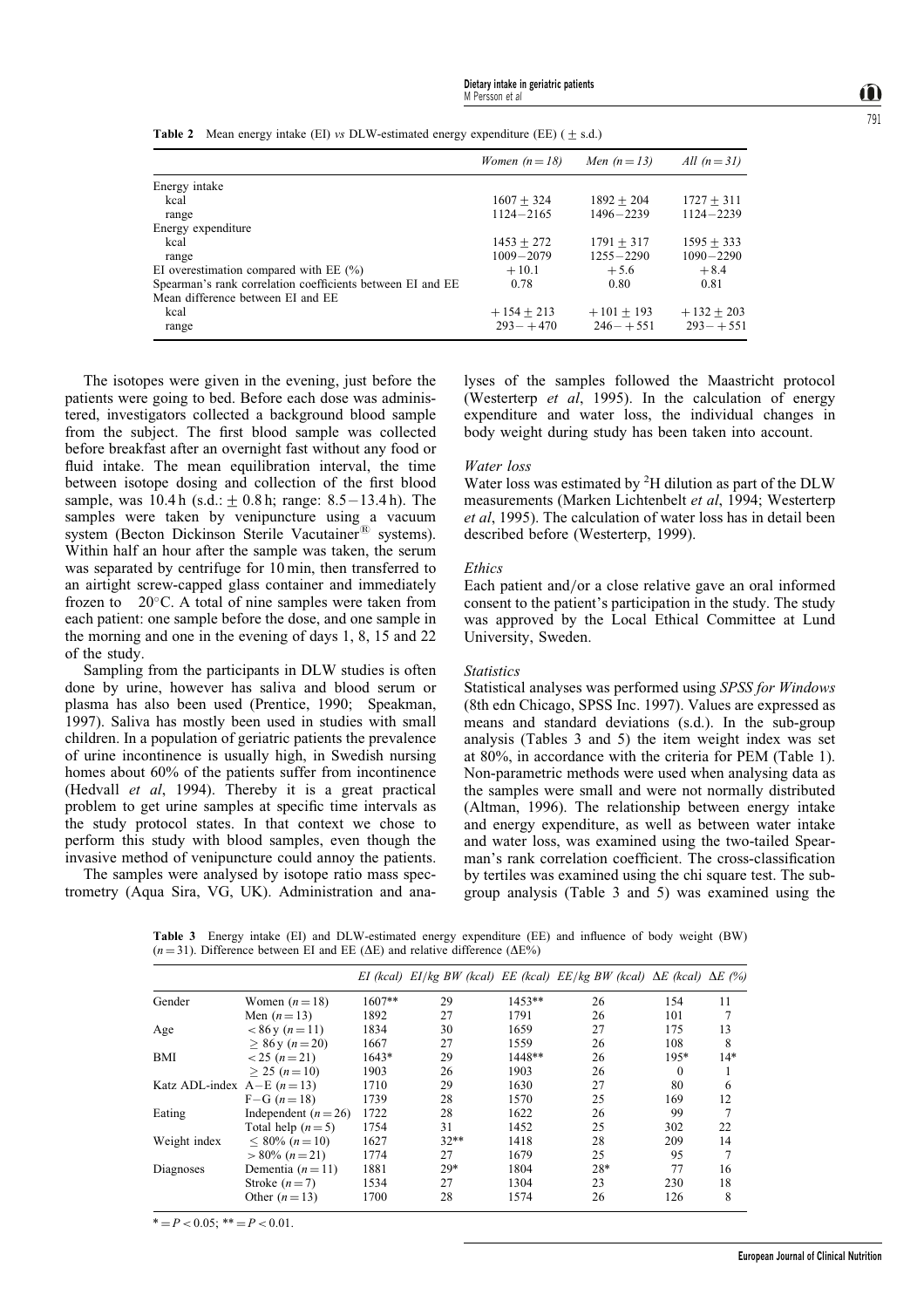Table 4 Cross-classification of energy intake (mean kcal/day) and DLW-estimated energy expenditure by tertiles  $(n = 31)$ 

|                      | Energy expenditure estimated by DLW (kcal) |               |               |  |  |  |
|----------------------|--------------------------------------------|---------------|---------------|--|--|--|
| Energy intake (kcal) | $1009 - 1436$                              | $1437 - 1695$ | $1696 - 2290$ |  |  |  |
| $1124 - 1631$        | 8                                          |               |               |  |  |  |
| $1632 - 1907$        |                                            | <sub>(</sub>  |               |  |  |  |
| $1908 - 2239$        |                                            |               |               |  |  |  |

Mann-Whitney test. The Kruskal-Wallis test was used for the item diagnosis. Results were considered statistically significant if  $P$ -values were less than 0.05.

## Results

Of 102 patients, 37 matched the study criteria and agreed to participate. Data are not available for six of the 37: three patients terminated their participation in the study; in two patients it was impossible to get the required blood samples; and in one patient there was no enrichment of the DLW probably due to the dose not being properly consumed. Thus, the study group consisted of 31 patients (18) women and 13 men) with a mean age of 86 y (s.d.:  $+6$  y; range:  $65 - 96$  y). The mean length of time spent on the wards was 709 days (s.d:  $\pm$  531 days; range: 73 - 2346 days). The most common diagnoses were dementia  $(n = 11)$ , stroke  $(n = 7)$ , neurological disorders  $(n = 3)$ , and orthopedic disorders  $(n = 3)$ . According to Katz ADL-index (Brorsson & Hulter Asberg, 1984; Katz et al, 1963), the participants were highly dependent on others in activities of daily life (ADL), as indicated by a score of F or G for 18 of the 31 patients, and five patients were dependent in all activities. Only four patients were highly independent, as indicated by scores of A or B. The

remaining patients had Katz ADL-index scores of C or E. The mean body weight was  $55.8 \text{ kg}$  (s.d.:  $\pm$  9.1 kg; range: 45.0 – 74.8 kg) for women and 69.8 kg (s.d.:  $\pm$  8.1 kg; range:  $56.0 - 85.5$  kg) for men. Mean body mass index (BMI) was 22.6  $(s.d.: \pm 3.6; \text{range}: 16.3-28.2)$  for women and 24.2 (s.d.:  $\pm$  3.4; range; 18.9–29.6) for men. Twenty-six of the 31 patients had a BMI between 20 and 30, and none had a  $BMI > 30$ . The mean change in body weight during the study was  $0.5 \text{ kg}$  (s.d.: + 1.9 kg; s.e.m: 0.4 kg;  $n = 29$ ). Body weights for two patients were missing at the end of the study, as one patient died and another was relocated after the DLW sampling was finished but before a new body weight value could be measured.

The mean  ${}^{2}H$  and  ${}^{18}O$  dilution space ratio was 1.029  $(s.d.: +0.007: range: 1.007 - 1.039)$ , which indicates a relatively low variance in the method. We found no significant age or gender differences.

### Energy

The mean energy intake was  $7.2 \text{ MJ/day}$  (s.d. + 1.3): 6.7 MJ/day (s.d.  $\pm$  1.4) for women and 7.9 MJ/day  $(s.d. \pm 0.9)$  for men. The mean energy expenditure was 6.7 MJ/day (s.d.  $\pm$  1.4): 6.1 MJ/day (s.d.  $\pm$  1.1) for women and  $7.5 \text{ MJ/day}$  (s.d.  $\pm 1.3$ ) for men. Using the 7-day dietary record routine, the staff overestimated the mean energy intake by 8.4% when compared to energy expenditure (Table 2). The Spearman's rank correlation coefficients between energy intake and energy expenditure was 0.81  $(P < 0.001)$ : 0.78  $(P < 0.001)$  for women and 0.80  $(P = 0.001)$  for men.

The difference between energy intake and energy intake and energy expenditure ( $\Delta E = EI$  EE) and the relative difference  $(\Delta E)$  were examined in relation to gender, age, body weight, ADL independence, eating ability and diagnoses. No statistically significant differences between  $\Delta E$  and  $\Delta E$ % were noted for age, ADL independence vs dependence, or independence vs total dependence during

**Table 5** Mean water intake (ml/day) vs labeled water estimated water loss (ml/day) ( $\pm$  s.d.)

|                                                                | Women $(n=18)$ | Men $(n=13)$  | All $(n=31)$   |
|----------------------------------------------------------------|----------------|---------------|----------------|
| Water intake <sup>a</sup> (ml)                                 | $1697 + 211$   | $1911 + 285$  | $1787 \pm 263$ |
| range                                                          | $1123 - 2052$  | $1532 - 2464$ | $1123 - 2464$  |
| by body weight (ml/kg)                                         | $31 + 5$       | $28 + 4$      | $29 + 5$       |
| range                                                          | $24 - 40$      | $22 - 36$     | $22 - 40$      |
| Fluid intake (ml)                                              | $1161 + 242$   | $1206 + 266$  | $1180 + 249$   |
| range                                                          | $682 - 1599$   | $869 - 1848$  | $682 - 1848$   |
| by body weight (ml/kg)                                         | $21 + 5$       | $17 + 3$      | $20 + 5$       |
| range                                                          | $14 - 31$      | $12 - 23$     | $12 - 31$      |
| Food water <sup>b</sup> (ml)                                   | $536 + 161$    | $705 + 91$    | $607 + 159$    |
| range                                                          | $138 - 785$    | $543 - 889$   | $138 - 889$    |
| Total water intake <sup>c</sup> (ml)                           | $1908 + 236$   | $2159 + 302$  | $2014 \pm 290$ |
| range                                                          | $1269 - 2283$  | 1756-2729     | $1269 - 2729$  |
| by body weight (ml/kg)                                         | $35 + 6$       | $31 + 4$      | $33 + 5$       |
| range                                                          | $27 - 45$      | $25 - 40$     | $25 - 45$      |
| Metabolic water (ml)                                           | $212 + 45$     | $248 + 25$    | $227 \pm 41$   |
| range                                                          | $146 - 282$    | $199 - 289$   | $146 - 289$    |
| Water loss estimated by DLW (ml)                               | $1673 + 286$   | $1914 + 432$  | $1774 + 368$   |
| range                                                          | $1070 - 2150$  | $1260 - 2580$ | $1070 - 2580$  |
| by bodyweight (ml/kg)                                          | $30 + 5$       | $27 + 5$      | $29 + 5$       |
| range                                                          | $20 - 38$      | $20 - 34$     | $20 - 38$      |
| Mean difference between total water intake and water loss (ml) | $235 + 166$    | $246 + 293$   | $240 + 224$    |
| range                                                          | $104 - +524$   | $214 - +689$  | $214 - +689$   |

<sup>a</sup>Water intake includes water from food and beverages, but not metabolic water.

<sup>b</sup>Food water is here defined as water intake minus fluid intake.

c Total water intake includes water from food and beverages and metabolic water.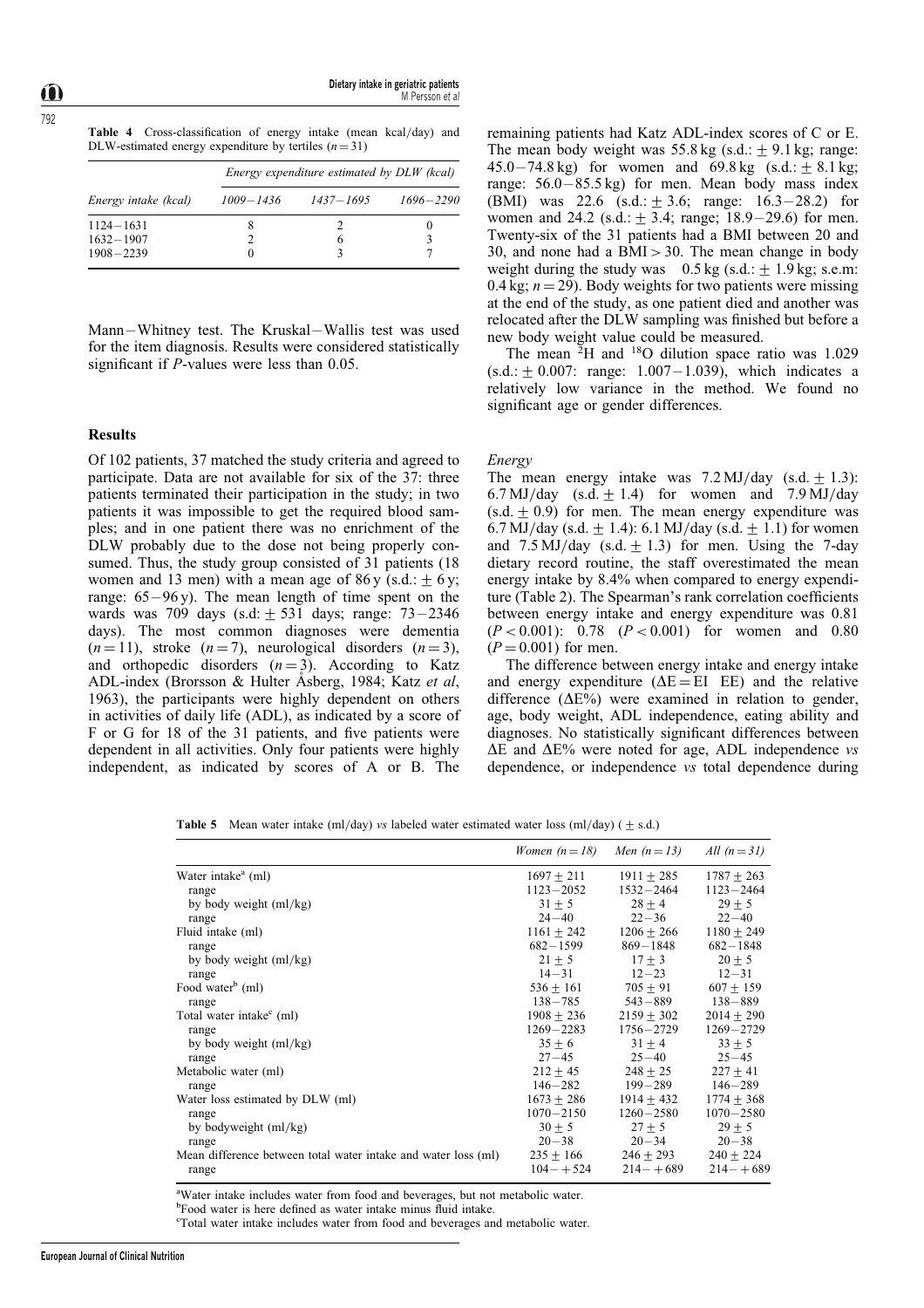mealtime corresponding to a score of G on the Katz ADL index (Brorsson & Hulter Åsberg, 1984; Katz et al, 1963). Statistically significant differences were found between gender groups, body-weight groups, and diagnoses (Table 3). Cross-classification of energy intake compared to energy expenditure by tertiles showed that 68% of the patients were classified correctly and none was grossly misclassified by more than one tertile (Table 4), and Kendall's tau-value was 0.69.

Water

Mean water intake was  $1787 \text{ ml/day}$  (s.d.  $\pm 263$ ): 1697 ml/day (s.d.  $\pm$  211) for women and 1911 ml/day  $(s.d. + 285)$  for men. Labelled water estimated mean water loss was  $1774 \text{ ml/day}$  (s.d.  $\pm$  368): 1673 ml/day  $(s.d. \pm 286)$  for women and 1914 ml/day  $(s.d. \pm 285)$  for men. Using the 7 day dietary record routine, the staff overestimated mean water intake from food and beverages by 0.7% when compared to water loss (Table 5). The Spearman's rank correlation coefficients for the difference between water intake and water loss was  $0.82$  ( $P < 0.001$ ): 0.77 ( $P < 0.001$ ) for women and 0.79 ( $P < 0.01$ ) for men.

The difference between water intake and water loss  $(\Delta W = W I \quad W I)$  and the relative difference  $(\Delta W\%)$  were examined in relation to gender, age, body weight, ADL independence, eating ability and diagnoses. No statistically significant differences in  $\Delta W$  and  $\Delta W$ % were noted between gender groups, high and low age, different diagnoses, and independence vs total dependence during mealtime corresponding to level G in Katz ADL index (Brorsson & Hulter Asberg, 1984; Katz et al, 1963). Statistically significant differences were found between body-weight groups and ADL-independence/dependence groups (Table 6). Cross-classification of water intake compared to water loss by tertiles showed that 61% of the patients were classified correctly and none was grossly misclassified by more than one tertile (Table 7) and Kendall's tau-value was 0.63. No differences in the crossclassification were found when metabolic water oxidation was taken into account. No evidence of dehydration, defined by hemoglobin of  $113 - 153$  g/l for women and  $122 - 166$  g/l for men, was found.

## Discussion

Although studies have been published on the validity of healthy elderly people's energy intake (Rothenberg, 1997), to our knowledge, this is the first study to use DLW as a means of validating energy and fluid intake information recorded in a dietary record routine among institutionalized geriatric patients. To ensure the reliability of this comparison, we had to overcome the fact that various types of medical conditions can change metabolism and absorption or cause excessive nutritional losses. We also had to consider the fact that dietary intake can be impaired by psychiatric disorders and functional incapacity caused by movement disorders or swallowing problems (Elmståhl et al, 1987; Morely, 1997). Hospitalization, the patient's mealtime situation, the numbers of persons from the ward staff present during mealtimes, eating facilities and ambience can affect food intake (Elmståhl et al, 1987). Sidenvall (1995) showed that the skills and values of staff highly affected mealtimes and the quality of individual patient care.

For these reasons, we selected geriatric patients who had no diseases or conditions that could affect their energy metabolism, patients who had a stable body weight, normal body temperature, and no evidence of acute illness. Thus, our study population was generally healthier than many geriatric nursing home patients and thereby probably had a higher mean energy intake at a group level compared with all nursing home patients.

In a number of studies, higher energy intake values have been reported by investigators using dietary history method compared to 7 day dietary record (Block, 1982). Most of these diet history studies demonstrated reliability but not validity due to the lack of an existing `gold standard'. Furthermore, the energy intake indicated by dietary records tends to be lower than the energy expenditure determined in studies based on DLW or calculated energy expenditure (Black et al, 1995). However, in a study by Prentice et al (1989), the energy intake measured with a 7 day weighted dietary records overestimated the energy expenditure measured with DLW in 14 geriatric patients. Similar findings were noted for children when their intake was reported by their parents ( Livingstone et al, 1992). We also noted an overestimation of energy intake using the dietary record

Table 6 Total water intake<sup>a</sup> (WI) and labeled water estimated water loss (WI) and influence of body weight (BW)  $(n = 31)$ . Difference between WI and WI ( $\Delta W$ ) and relative difference ( $\Delta W$ %)

|                |                      | $WI$ (ml) | $W1/kg$ BW (ml) | WL (ml)   | $W L/kg$ BW (ml) | $\Delta W$ (ml) | $\Delta W$ (%) |
|----------------|----------------------|-----------|-----------------|-----------|------------------|-----------------|----------------|
| Gender         | Women $(n=18)$       | 1908*     | 35              | 1673      | 30               | 115             | 15             |
|                | Men $(n=13)$         | 2159      | 31              | 1914      | 27               | 116             | 16             |
| Age            | $< 86$ y (n = 11)    | 2035      | 33              | 1786      | 29               | 117             | 16             |
|                | $> 86$ y (n = 20)    | 2002      | 33              | 1768      | 29               | 115             | 15             |
| BMI            | $< 25(n=21)$         | $1917*$   | $35*$           | $1611***$ | 29               | $120**$         | $20**$         |
|                | $> 25 (n=10)$        | 2216      | 30              | 2117      | 29               | 107             | 7              |
| Katz ADL-index | $A-E (n=13)$         | 2016      | 34              | 1876      | $32*$            | 109*            | $9*$           |
|                | $F-G (n=18)$         | 2012      | 32              | 1701      | 27               | 121             | 21             |
| Eating         | Independent $(n=26)$ | 2003      | 33              | 1789      | 29               | 114             | 14             |
|                | Total help $(n=5)$   | 2072      | 36              | 1698      | 30               | 123             | 23             |
| Weight index   | $< 80 \ (n=10)$      | 1926      | $38*$           | 1626      | 32               | 119             | 19             |
|                | $> 80 (n=21)$        | 2055      | 31              | 1845      | 28               | 114             | 14             |
| Diagnoses      | Dementia $(n=11)$    | 2147      | 33              | 1938      | 30               | 113             | 13             |
|                | Stroke $(n=7)$       | 1872      | 28              | 1601      | 28               | 118             | 17             |
|                | Other $(n=13)$       | 1977      | 33              | 1728      | 29               | 117             | 17             |

 $* = P < 0.05$ ;  $* = P < 0.01$ ;  $* = P < 0.001$ .

Total water intake includes water from food, beverages and metabolic water oxidation.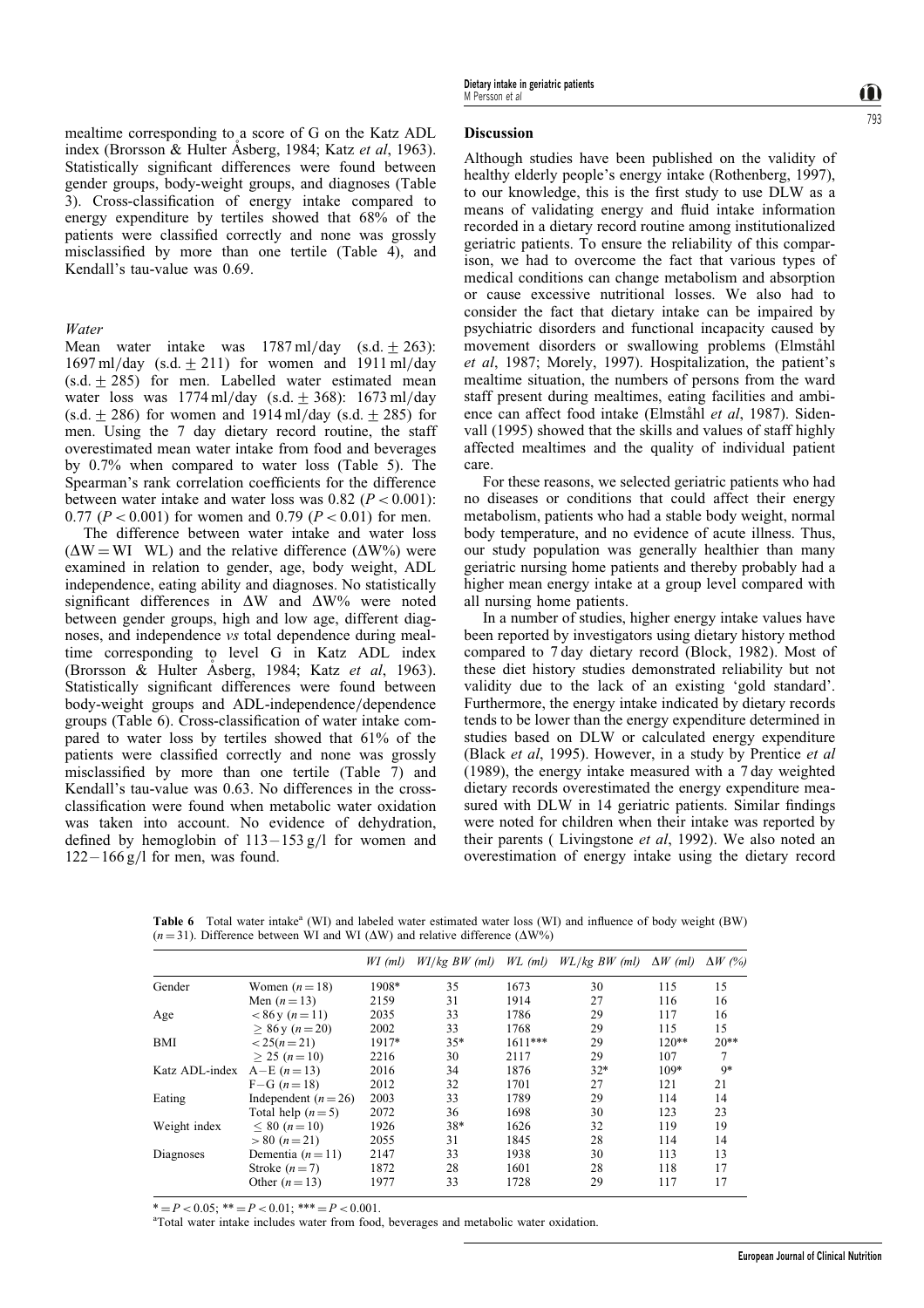Table 7 Cross-classification of water intake and labeled water estimated water loss by tertiles  $(n = 31)$ 

|                   | Labelled water estimated water loss (ml) |           |           |  |  |  |  |
|-------------------|------------------------------------------|-----------|-----------|--|--|--|--|
| Water intake (ml) | $1070 - 1607$                            | 1608-1887 | 1888-2580 |  |  |  |  |
| $1123 - 1639$     | n                                        |           | 0         |  |  |  |  |
| $1640 - 1893$     |                                          |           |           |  |  |  |  |
| 1894-2464         |                                          |           | 8         |  |  |  |  |

routine. One possible explanation for this consistent finding may lie in a systematic overreporting by the ward staff; it is also possible that standardized portion sizes overestimate consumed amounts. In this study, the high correlation  $(r = 0.81)$  between estimated energy intake and DLW could in part be explained by fewer errors in the food intake being made by the ward staff, who also functioned as independent observers and, thus, minimized the risk of patients altering self-reported dietary habits.

It has been previously suggested that a 7 day period is long enough to gain enough information about a food intake to be able to rank and categorize 80% of individuals correctly according to the distribution of energy-producing nutrients (fats, carbohydrates and protein) in their diets and overcome intra- and interpersonal variations in that distribution (Bingham, 1991). In our study, 80% of the patients were correctly classified in the lowest tertiles, and no subject was grossly misclassified by more than one tertile. Since the dietary record routine is intended to be used as an screening instrument to detect patients with malnutrition or at risk of becoming malnourished, it is vital to detect the patients with the lowest intake of energy.

Variations in the dilution space ratio in DLW measurements also seem to be statistically insignificant. The mean dilution space ratio coefficient in this study,  $1.029$ , indicates that there is no systematic bias due to the DLW method. The preferable mean value remains questionable, although a value of  $1.034 - 1.040$  has been suggested as a suitable cut-off point (Speakman, 1997).

The difference between food-record reported energy intake and DLW-measured energy expenditure seems to be statistically insignificant with respect to age, ADLindependence/dependence, and independence vs totally dependent during mealtime. There was a slight difference by gender, with a greater overestimate made for women; this difference may indicate that the staff believes that women patients eat more than they actually do. However, this difference disappeared when energy intake was related to body weight or energy expenditure. The difference was quite striking for patients with stroke compared with patients who had not had a stroke. The differences in energy intake and energy expenditure may be due to differences in body weight as well as diagnosis: six out of the seven patients with stroke had lower body weights, as indicated by BMI and weight index. Patients with a history of stroke were also more dependent for ADL functions: six out of the seven stroke patients had a score of F or G on the Katz ADL index. The differences for patients with a history of stroke may also be explained by communication problems and/or lack of sufficient attention from the staff.

The study did not indicate whether the energy intake was appropriate for each patient. Thus, the findings cannot be used to determine whether the patients had adapted their

physical activity to a lower energy intake or the energy intake is sufficient to support optimal physical activity. It is possible that institutionalized patients can adapt and maintain their energy balance at a suboptimal level. Compared with other studies involving free-living elderly given DLW, this is a low level of energy expenditure. Rothenberg (1997) found a mean energy expenditure of 9.9 MJ (9.6 MJ for women and 10.8 MJ for men) for 12 healthy elderly patients with a mean age of approximately 73 y. Similar values was noted by Pannemans and Westerterp (1995), who found a mean energy expenditure of 9.6 MJ in a group of free-living elderly. A higher mean energy expenditure (8.0 MJ) was reported for non-institutionalized patients with Alzheimer's disease (mean age: 73 y) and healthy elderly study participants (9.3 MJ; mean age: 69 y) (Poehlman et al, 1997) compared to this study.

Values for water intake estimated by the dietary record routine and labelled water estimated water loss was much closer. The mean water intake from food and beverages was 1787 ml; the mean water loss was 1774 ml. Using the DLW method, investigators were able to correctly classify 60% of the patients in the lowest tertiles and no patient was grossly misclassified by more than one tertile. There was no difference in the cross-classification when metabolic water was taken into account. We found no statistically significant difference between water intake and water loss in terms of gender, age, diagnoses, or independence vs total dependence at meals. A difference was determined in terms of body weight and ADL function, which might be explained by the fact that patients who are not mobile but can eat by themselves seem to get less fluid to drink. Patients who are mobile are able to get fluid by themselves and the totally dependent patients also seem to get enough fluid. Patients who are immobile but can eat without help seem not to get enough attention from the staff; this includes patients who have had a history of stroke. This finding is supported by Blower (1997), who showed that patients who where thirsty and unable to drink independently often waited to ask for help because they did not want to disturb the ward staff.

The group of geriatric patients in our study apparently had a sufficient intake of fluid. The mean water intake from food and beverages (including metabolic water oxidation) was 33 ml/kg body weight per day; the recommended daily fluid intake for elderly adults is  $30 \text{ ml/kg}$  body weight per day (Chernoff, 1995; Massler, 1985). Studies have shown that a large number of free-living and institutionalized elderly individuals do not get enough fluid, and this is associated with an increased mortality (Adams, 1988; Gaspar, 1988; Haveman-Nies et al, 1997). Risk factors for elderly patients developing dehydration include insufficient food and water intake, poor mobility, infection, fever, diarrhoea, vomiting, hospitalization, multiple diseases, and medications (Lavizzo-Mourey et al, 1988; Naitoh & Burrell, 1998; Weinberg et al, 1994a, b). Interestingly, these factors would contribute to a lack of body weight stability and keep the patient out of this study. Also, patients with cerebrovascular diseases, dementia and delirium have a higher incidence of dehydration (Albert et al, 1989; Holstein et al, 1994; Inouye et al, 1999). Total body water declines with age (Pfeil *et al*, 1995; Steen, 1997), and this decline could also be considered as a risk factor for dehydration.

The results of this study tells us something about how the energy intake matches the energy expenditure in a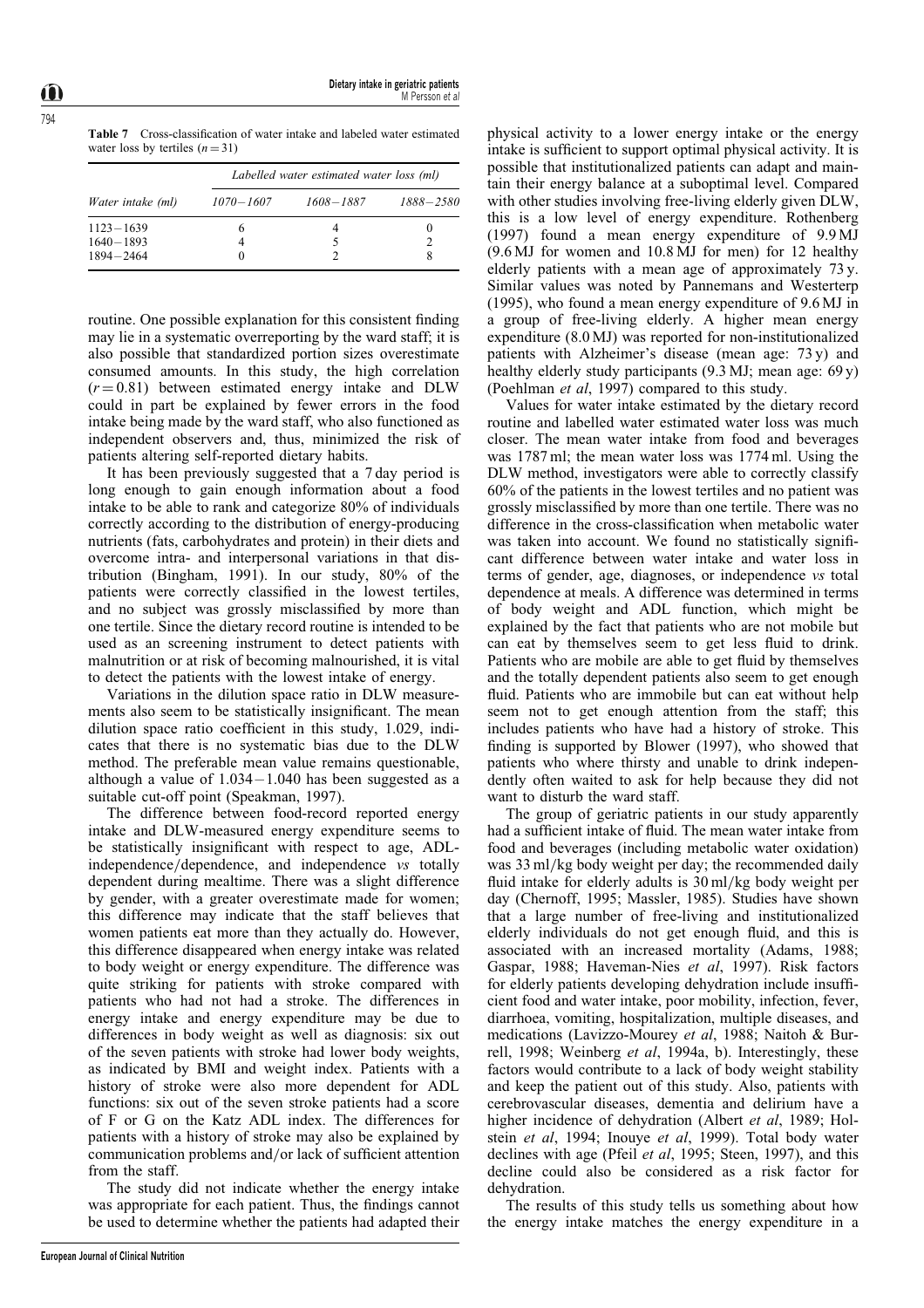Acknowledgements-We thank Vlasta Blabolil, dietician, for her skilful help during both the development and analysis of the dietary intake routine. The study was supported by grants from: Lund University, the Municipality of Malmö, Nutricia Nordica AB, Påhlsson's Foundation, the Swedish Foundation for Health Care Sciences and Allergy Research (grant no. V97 234), the Swedish Nutrition Foundation and the Swedish Society of Nursing.

#### References

- Abbasi AA & Rudman D (1993): Observations on the prevalence of protein-calorie undernutrition in VA nursing homes. J. Am. Geriatr.  $Soc.$  41, 117  $-121$ .
- Adams F (1988): How much do elders drink? Geriatr. Nurs.  $9, 218 221$ .
- Albert SG, Nakra BRS, Grossberg GT & Caminal ER (1989): Vasopressin response to dehydration in Alzheimer's disease. J. Am. Geriatr. Soc. 37,  $843 - 847.$
- Altman DG (1996): Practical Statistics for Medical Research. London: Chapman & Hall.
- Bingham SA (1991): Limitations of various methods for collecting dietary intake data. Ann. Nutr. Metab. 35,  $117 - 127$ .
- Björkelund C, Hultén B, Lissner L, Rothenberg E, Larsson B, Bengtsson C, Steen B & Tibblin G (1997): Nya vikt-längdtabeller för medelålders och äldre; vikten ökar mer än längden (in Swedish with English summary: New height and weight tables for middle-aged and elderly men and women; weight increases more than height). Läkartidningen  $94, 332 - 335$
- Black AE, Jebb SA, Bingham SA, Runswick SA & Poppitt SD (1995): The validation of energy and protein intakes by doubly labelled water and 24-hour urinary nitrogen exretion in post-obese subjects. J. Hum. Nutr. 8,  $51 - 64$ .
- Block G (1982): A review of validations of dietary assessment methods. Am. J. Epidemiol. 115, 492-505.
- Blower AC (1997): Is thirst associated with disability in hospital inpatients? *J. Hum. Nutr.*  $10, 289 - 293$ .
- Brorsson B & Hulter Åsberg K (1984): Katz index of independence in ADL. Scand. J. Rehab. Med. 16, 125-132.
- Cameron M & Staveren WV (1988): Manual on Methodology For Food Consumption Studies. Oxford: Oxford University Press.
- Cederholm T (1994): Protein-energy malnutrition in chronic disease. Clinical and immunological studies in elderly subjects with nonmalignant disorders (dissertation). The Department of Medicine, Stockholm Söder Hospital, Karolinska Institute, Stockholm, Sweden.
- Chernoff R (1994): Nutritional requirements and physiological changes in aging, thirst and fluid requirements. Nutr. Rev.  $52$ ,  $S3 - S5$ .
- Chernoff R (1995): Effects of age on nutrient requirements. Clin. Geriatr.  $Med. 11. 641 - 651.$
- Clarke DM, Wahlqvist ML & Strauss BJG (1998): Undereating and undernutrition in old age: integrating bio-psychosocial aspects. Age Ageing 27, 527-534.
- Crowe MJ, Forsling ML, Rolls BJ, Phillips PA, Ledingham JGG & Smith RF (1987): Altered water excretion in healthy elderly men. Age Ageing 16,  $285 - 293$ .
- Elmståhl S, Blabolil V, Fex G, Küller R & Steen B (1987): Hospital nutrition in geriatric long-term care medicine, I. Effects of a changed meal environment. Compr. Gerontol.  $1A$ ,  $29-33$ .
- Elmståhl S, Persson M, Andren M & Blabolil V (1997): Malnutrition in geriatric patients: a neglected problem? *J. Adv. Nurs.* **26**, 851 $-855$ .
- Field CR, Brown KH & Schoeller DA (1988): Validation of the deuterium oxide method for measuring average daily milk intake in infants. Am. J. Clin. Nutr.  $48.671 - 679$ .
- Gaspar PM (1988): What determines how much patients drink? Geriatr. Nurs.  $9, 221 - 224.$
- Gibson RS (1990): Principles of Nutritional Assessment. New York: Oxford University Press.
- Gilback A, Knorring M-Bv & Leander U (1988): Mått för Mat: Mátt, Vikt, Tid och Temperatur vid Matlagning (in Swedish). (Measurment of Food: Measurements, Weight, Time and Temperature in Cooking). Stockholm: Konsumentverket.
- Haveman-Nies A, De Groot L & Van Staveren WA (1997): Fluid intake of elderly Europeans. J. Nutr. Health & Aging  $1, 151-155$ .
- Hedvall R, Hollo A & Friberg F (1994): Sjukhemmen Efter ÄDEL: Verksamhetsuppföljning 1994 (in Swedish). (The Nursing Homes After the  $\ddot{A}$ DEL Reform). Stockholm: Socialstyrelsen & Spri.
- Holstein J, Chatellier G, Piette F & Moulias R (1994): Prevalence of associated diseases in different types of dementia among elderly institutionalized patients: Analysis of 3447 records. J. Am. Geriatr.  $Soc. 42. 972 - 977.$
- Inouye SK, Bogardus ST, Charpentier PA, Leo-Summers L, Acampora D, Holford TR & Cooney LM (1999): A multicomponent intervention to prevent delirium in hospitalized older patients. New Engl. J. Med. 340, 669  $-676$
- Katz S, Ford AB, Moskowitz RW, Jackson BA & Jaffe MW (1963): Studies of illness in the aged, the index of ADL: A standardized measure of biological and psychosocial function.  $J.A.M.A.$  185, 914-919.
- Larsson J, Unosson M, Ek A-C, Nilsson L, Thorslund S & Bjurulf P (1990): Effect of dietary supplement on nutritional status and clinical outcome in 501 geriatric patients—a randomised study. Clin. Nutr. 9,  $179-184$ .
- Lavizzo-Mourey R, Johnson J & Stolley P (1988): Risk factors for dehydration among elderly nursing home residents. J. Am. Geriatr. Soc. 36,  $213 - 218$ .
- Livingstone MBE, Prentice AM, Coward WA, Strain JJ, Black AE, Davies PSW, Steward CM, McKenna PG & Whitehead RG (1992): Validation of estimates of energy intake by weighted dietary record and diet history in children and adolescents. Am. J. Clin. Nutr.  $56$ ,  $29-35$ .
- Mahowald JM & Himmelstein DU (1981): Hypernatremia in the elderly: relation to infection and mortality. J. Am. Geriatr. Soc.  $29$ , 177-180.
- Marken Lichtenbelt WD, Westerterp KR & Wouters L (1994): Deuterium dilution as a method for determining total body water: effect of test protocol and sampling time. Br. J. Nutr.  $72$ ,  $491 - 497$ .
- Massler M (1985): Water needs in the elderly. In CRC Handbook of Nutrition in the Aged, ed. RR Watson, pp  $195-201$ . Boca Raton, FL: CRC Press.
- McWhirter JP & Pennington CR (1994): Incidence and recognition of malnutrition in hospital. Br. Med.  $J$  308, 945 - 948.
- Morley JE (1997): Anorexia of ageing: physiologic and pathologic. Am. J. Clin. Nutr. 66, 760-773.
- Mowe M & Bøhmer T (1991): The prevalence of undiagnosed proteincalorie undernutrition in population of hospitalized elderly patients. J. Am. Geriatr. Soc. 39, 1089-1092.
- Naitoh M & Burrell LM (1998): Thirst in elderly subjects. J. Nutr. Health & Aging 2, 172-177.
- Nelson M, Black AE, Morris JA & Cole TJ (1989): Between-and withinsubject variation in nutrient intake from infancy to old age: estimating the number of days required to rank dietary intakes with desired precision. Am. J. Clin. Nutr. 50, 155-167.
- Pannemans DLE & Westerterp KR (1995): Energy expenditure, physical activity and basal metabolic rate of elderly subjects. Br. J. Nutr. 73,  $571 - 581.$
- Pfeil LA, Katz PR & Davis PJ (1995): Water metabolism. In Geriatric Nutrition, A Comprehensive Review, 2nd edn. eds. JE Morley, Z Glick & LZ Rubenstein, pp 145-151. New York: Raven Press.
- Phillips PA, Bretherton M, Johnston CI & Gray L (1991): Reduced osmotic thirst in healthy elderly men. Am. J. Physiol. 261,  $R166 - 171$
- Poehlman ET, Toth MJ, Goran MI, Carpenter WH, Newhouse P & Rosen CJ (1997): Daily energy expenditure in free-living non-institutionalized Alzheimer's patients: a doubly labeled water study. Neurology 48,  $997 - 1002$ .
- Prentice AM (1990): The doubly-labelled water method for measuring energy expenditure. Technical recommendation for use in humans. A consensus report by the IDECG working group: NAHRES-4, International Dietary Energy Consultancy Group and International Atomic Energy Agency, Vienna.
- Prentice AM, Leavesley K, Murgatroyd PR, Coward WA, Schorah CJ, Bladon PT & Hullin RP (1989): Is severe wasting in elderly mental patients caused by an excessive energy requirement? Age Ageing 18,  $158 - 167.$
- Rothenberg E (1997): Nutrition in the elderly, Dietary intake and dietary assessment methods (dissertation). Departments of Geriatric Medicine and Clinical Nutrition, Göteborg University, Göteborg, Sweden.
- Roubenoff R, Roubenoff RA, Preto J & Balke CW (1987): Malnutrition among hospitalized patients: a problem of physician awareness. Arch. Intern. Med.  $147, 1462 - 1465$ .